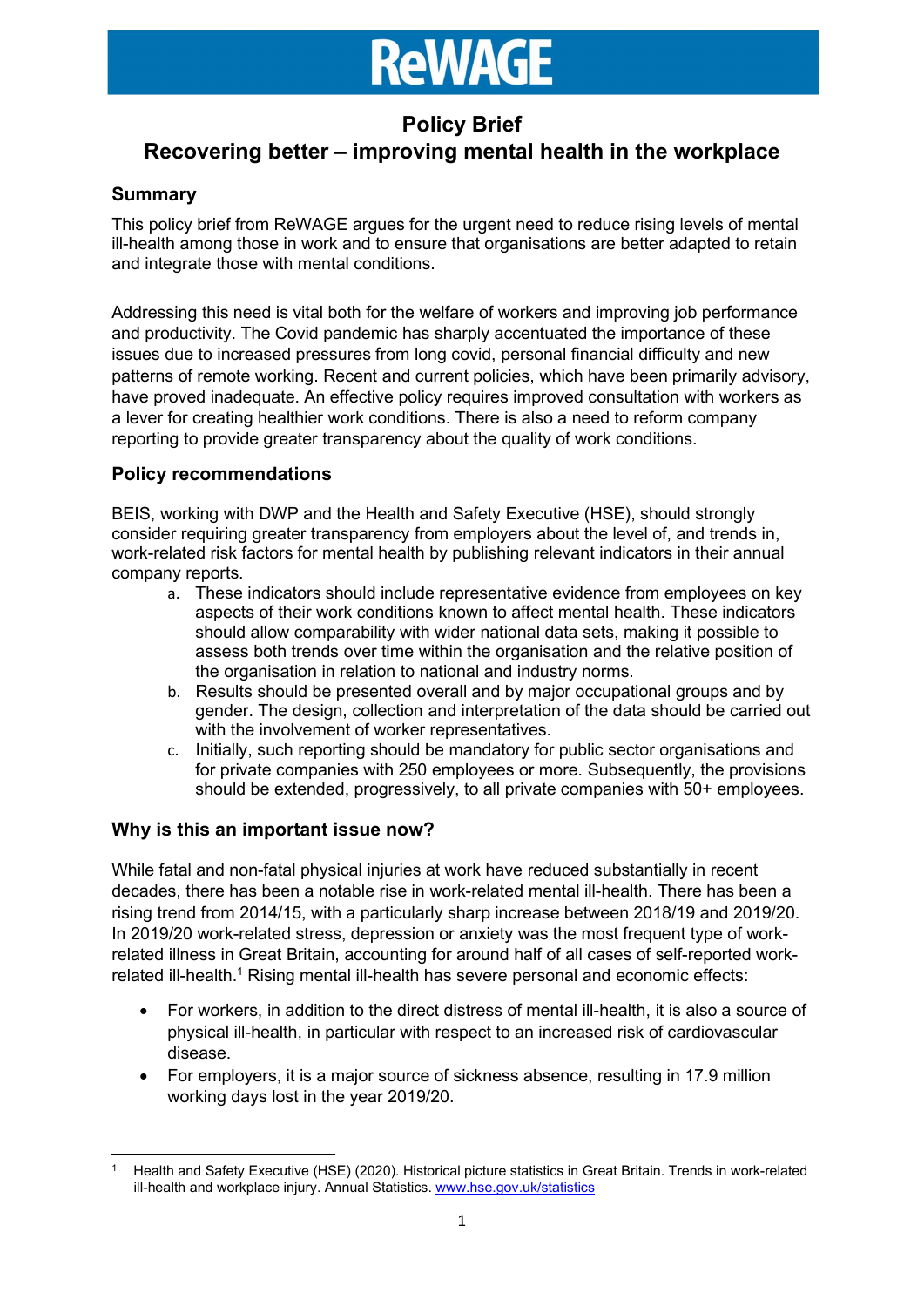- Although definitive calculations are tricky, the OECD estimates that in 2015 the cost of mental ill-health for the UK with respect to lower employment and productivity and social security programmes was £69bn, equivalent to 2.7% of GDP (4.1% if healthcare costs are included).<sup>2</sup>
- The trend in rising mental ill-health at work predates Covid but the pandemic has led to a marked increase in mental illness for those both in and out of work, affecting large numbers of people. The prevalence of anxiety and depression rose not only in the UK but in all OECD countries for which data is available. $3$  The effects could be long-term. Those who survived Covid had nearly double the average risk of psychiatric illness six months later, with the risk increasing the greater the severity of their experience of Covid.<sup>4</sup>

To achieve a better recovery, employing organisations face the double challenge of both reducing the mental ill-health generated in the workplace itself and improving their capacity to integrate new workers who may have experienced psychological illness in part as a consequence of Covid.

### What are the most important work-related risks to mental health?

A number of work-related factors have been identified as important sources of increased risk of mental ill-health. These relate primarily to job quality rather than to the length of working hours.<sup>5</sup>

The principal cause of work-related mental ill-health reported by those who experience it is workload.<sup>6</sup> There is consistent evidence that work intensity has been rising over recent decades in the UK.<sup>7</sup>

International research has shown that the health consequences of high levels of workload (or work demands) are greater when workers lack control over the way their work is carried out. Work that involves high demands but low worker control (technically termed 'job strain') leads to increased risks of psychological and physical illness.

- A systematic review of studies of the relationship between high demand-low control work and psychological illness has shown that such conditions lead to a 74% increase in depressive symptoms.<sup>8</sup>
- A systematic review of research on the implications for physical health found that work of this type led to a 1.23 increased risk of an incidence of coronary heart disease. $^9$

<sup>&</sup>lt;sup>2</sup> OECD (2018) Health at a Glance: Europe 2018. Paris, OECD.

<sup>&</sup>lt;sup>3</sup> OECD (2021). Fitter Minds, Fitter Jobs: From Awareness to Change in Integrated Mental Health, Skills and Work Policies, Paris, OECD.

<sup>4</sup> Taquet, M., Geddes, J. R., Husain, M., Luciano, S. and Harrison, P., J. (2021). '6-month neurological and psychiatric outcomes in 236, 379 survivors of Covid-19: a retrospective cohort study using electronic health records.' Lanced Psychiatry, DOI:https://doi.org/10.1016/S2215-0366(21)00084-5.

<sup>5</sup> Wang, S., Kamerade, D., Burchell, B., Coutts, A. and Balderson, S. U. (2021). 'What matters more for employees' mental health: job quality or job quantity?' Cambridge Journal of Economics https://doi.org/10.1093/cje/beab054, 1-24.

<sup>6</sup> Health and Safety Executive (HSE) (2021). Work-related stress, anxiety or depression statistics in Great Britain. Annual Statistics. www.hse.gov.uk/statistics.

 $^7$  Green, F., Felstead, A., Gallie, D. and Henseke, G. (2021). 'Working Still Harder.' *ILR Review* https://doi.org/10.1177/0019793920977850.

<sup>8</sup> Theorell, T., Jood, K., Jarvhom, L. S., Vingaard, E., Perk, J., Ostergren, P. O. and Hall, C. (2016). 'A systematic review of studies in the contributions of the work environment to ischaemic heart disease development.' The European Journal of Public Health, 26, 3, 470-7.

<sup>9</sup> Kivimaki, M., Nyberg, S. T., Batty, G. D., Fransson, E. I., Heikkila, K., Alfredsson, L., Bjorner, J. B., Borritz, M., Burr, H., Casini, A., Clays, E., De Bacquer, D., Dragano, N., Ferrie, J. E., Geuskens, G. A., Goldberg, M.,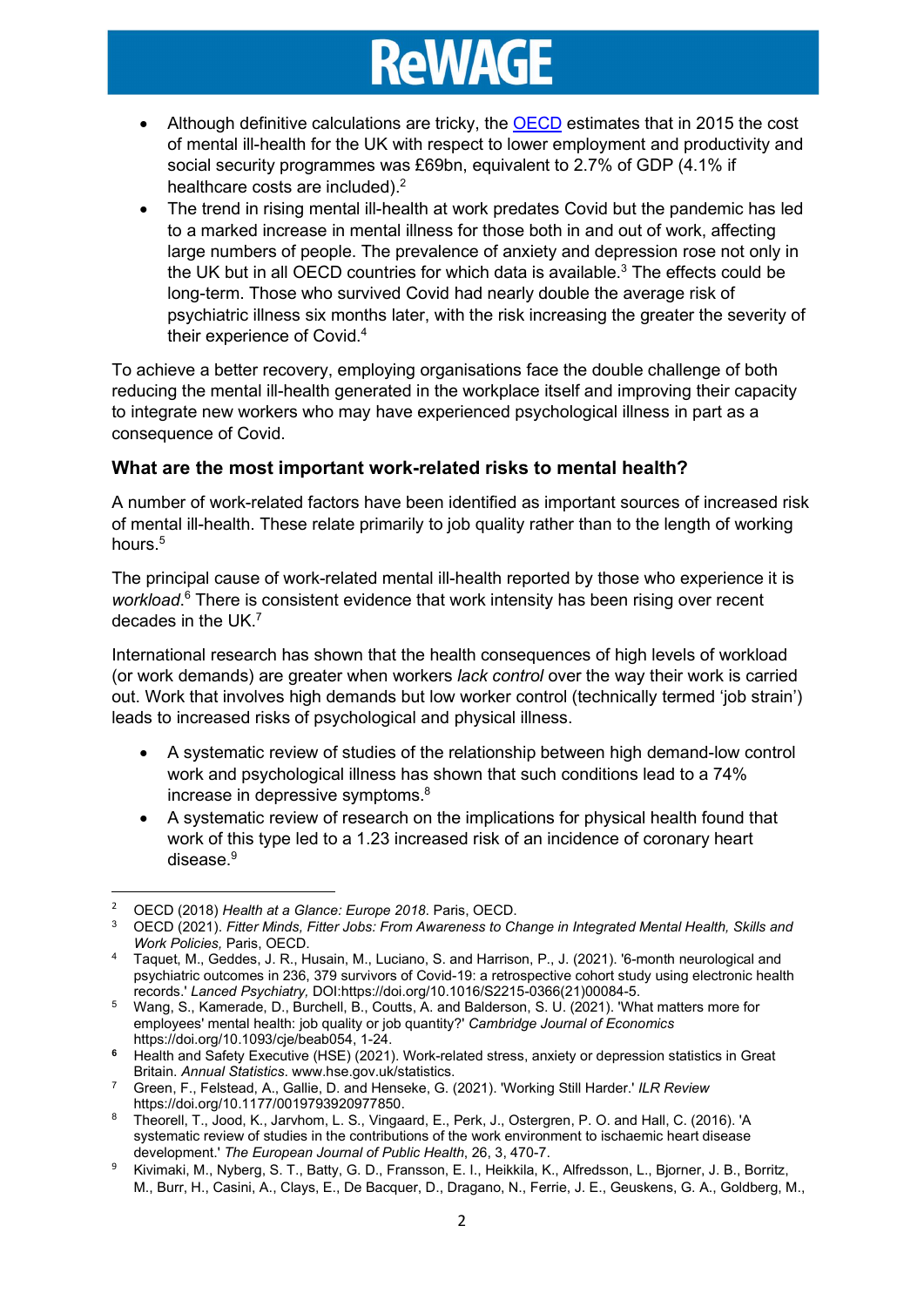A systematic review of research on the implications of workplace stressors for mortality risks has shown that workers with low job control have a 21% increased risk of all-cause mortality and a 50% increased risk of coronary heart disease mortality.<sup>10</sup>

Poor quality line management is also a major contributor to mental ill-health. Lack of managerial support is the second most frequently cited source of work-related stress by those affected.<sup>11</sup> A study based on over 40,000 UK employees found that those without a supportive manager were twice as likely to report poor mental health as those with a supportive manager.<sup>12</sup> Supervisory support has been found to be the most important component of overall social support that affects both general psychological stress at work and symptoms of burnout.<sup>13</sup>

There is also consistent evidence that *job insecurity* is a major risk to mental health. There are two forms of job insecurity:

- *job tenure insecurity* (sometimes termed quantitative insecurity)
- *job status insecurity* (sometimes termed qualitative insecurity).

Job tenure insecurity consists of a fear of involuntarily losing employment with the organisation; job status insecurity involves a fear of a deterioration in the quality of the job even though remaining part of the organisation.

Job status insecurity is even more prevalent in the British workforce than job tenure insecurity. The two types of insecurity are driven by different factors: job tenure insecurity is strongly linked to technological change and downsizing, while job status insecurity is most strongly associated with past changes in work organisation.<sup>14</sup> However, both forms of insecurity are strongly, and independently, related to mental ill-health.<sup>15</sup>

Financial insecurity is also a significant source of psychological distress. People with low incomes suffer from greater anxiety and depression than those with higher incomes.<sup>16</sup> Perceived risk of a worsening in financial situation in the next 12 months has a stronger effect on mental health than an existing health problem, even for those with permanent fulltime contracts.<sup>17</sup> With the onset of the Covid crisis, financial stressors were a key determinant of the deterioration of mental health among working parents and affected

Hamer, M., Hooftman, W. E., Houtman, I. L., Joensuu, M., Jokela, M., Kittel, F., Knutsson, A., Koskenvuo, M., Koskinen, A., Kouvonen, A., Kumari, M., Madsen, I. E., Marmot, M. G., Nielsen, M. L., Nordin, M., Oksanen, T., Pentti, J., Rugulies, R., Salo, P., Siegrist, J., Singh-Manoux, A., Suominen, S. B., Vaananen, A., Vahtera, J., Virtanen, M., Westerholm, P. J., Westerlund, H., Zins, M., Steptoe, A., Theorell, T. and Consortium, I. P.- W. (2012). 'Job strain as a risk factor for coronary heart disease: a collaborative meta-analysis of individual participant data.' Lancet, 380, 9852, 1491-7.

<sup>10</sup> Taouk, Y., Spittal, M. J., Lamontagne, A. D. and Milner, A. J. (2020). 'Psychosocial work stressors and risks of all-cause and coronary heart disease mortality: A systematic review and meta-analysis.' Scandinavian Journal of Work Environment Health, 46, 1, 19-31.

<sup>11</sup> Health and Safety Executive (HSE) (2021). Op. cit.

<sup>&</sup>lt;sup>12</sup> Mind (2020). Mind's Workplace Wellbeing Index 2018/19. London: Mind.

<sup>&</sup>lt;sup>13</sup> Hämmig, Oliver. (2017) Health and well-being at work: The key role of supervisor support. SSM-Population Health 3, 393-402.

<sup>&</sup>lt;sup>14</sup> Gallie, D., Felstead, A., Green, F. and Inanc, H. (2017). 'The hidden face of job insecurity.' Work Employment and Society, 31, 1, 36-53.

<sup>15</sup> De Witte, H., De Cuyper, N., Handaja, Y., Sverke, M., Naswall, K. and Hellgren, J. (2010). 'Associations Between Quantitative and Qualitative Job Insecurity and Well-Being.' International Studies of Management and Organization, 40, 40, 1; De Witte, H., Pienaar, J. and De Cuyper, N. (2016). 'Review of 30 Years of Longitudinal Studies on the Association Between Job Insecurity and Health and Well-Being: Is There Causal Evidence?' Australian Psychologist, 51, 1, 18-31.

<sup>&</sup>lt;sup>16</sup> Joseph Rowntree, F. (2021). Adults experiencing anxiety or depression by income group. https://www.jrf.org.uk/data/adults-experiencing-anxiety-or-depression-income-group.

<sup>17</sup> Kopasker, D., Montagna, C. and Bender, K. A. (2018). 'Economic insecurity: A socioeconomic determinant of mental health.' SSM - Population Health, 6, 184-194.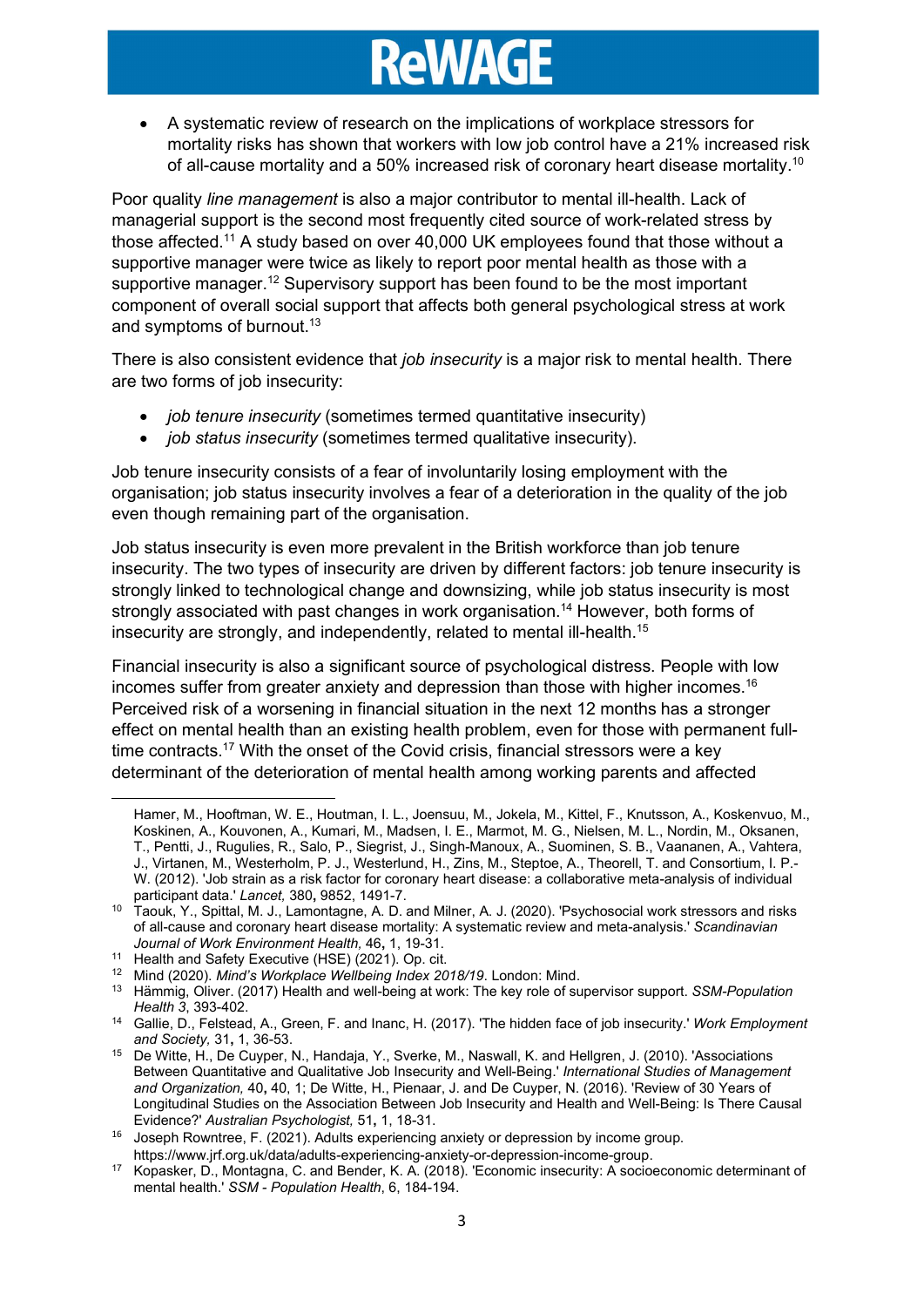common mental disorders even after the relaxation of lockdown measures.<sup>18</sup> Financial insecurity clearly is accentuated by jobs with low pay, short contract durations and unpredictable work hours.

### What helps to prevent mental ill-health at work?

#### Worker Participation

Research has highlighted the role of worker participation in reducing work-related mental illhealth either by enabling people to cope better with given levels of job demands or by reducing the prevalence of work conditions that are sources of mental ill-health. It has focused on two aspects of participation – the degree of control that workers have over decisions about their immediate work task (task discretion) and the influence (or voice) that they can exercise with respect to wider organisational decisions that affect their work.

It is notable that there is a significant effect of task discretion on affective well-being among British workers, even when a wide range of other factors are taken into account.<sup>19</sup> Task discretion lies at the heart of one of the most influential, and best supported, explanations of work-related mental health – demand-control theory.<sup>20</sup> Workers with high control over their jobs are better able to find ways of coping with high job demands. The positive effect of task discretion is also consistent with an extensive literature on the importance of selfdetermination as a basic psychological need.

Participation in wider organisational decisions or voice is also important in that it moderates the severity of the effects of job insecurity. It has a direct effect of reducing perceived insecurity with respect to both job tenure and job status and helps reduce the insecurity deriving from changes in work organisation.<sup>21</sup>

A notable feature of employment relations in the last 25 years however is that, despite their well-established importance in helping to reduce work-related mental ill-health, there has been no increase in the prevalence of either form of participation among British workers. Task discretion has declined over time, while organisational voice had remained at a low level available to only 30% of the workforce.<sup>22</sup>

<sup>18</sup> Cheng, Z., Mendolia, S., Paloyo, A. R., Savage, D. A. and Tani, M. (2021). 'Working parents, financial insecurity, and childcare: mental health in the time of COVID-19 in the UK.' Review of economics of the household, 1-22; Chandola, T., Kumari, M., Booker, C. L. and Benzeval, M. (2020). 'The mental health impact of COVID-19 and lockdown-related stressors among adults in the UK.' Psychological Medicine, 1-10.

<sup>19</sup> Gallie, D., Zhou, Y., Felstead, A., Green, F. and Henseke, G. (2017). 'The implications of direct participation for organisational commitment, job satisfaction and affective psychological well-being: a longitudinal analysis.' Industrial Relations Journal, 48, 2, 174-191.

<sup>&</sup>lt;sup>20</sup> Theorell, T. (2020). The Demand Control Support Work Stress Model. In: T. Theorell (ed.) Handbook of Socioeconomic Determinants of Occupational Health. Cham, Switzerland: Springer.

<sup>21</sup> Gallie et al. (2017) ibid,

<sup>&</sup>lt;sup>22</sup> Gallie, D., Felstead, A., Green, F. and Henseke, G. (2018). Participation at Work in Britain. First Findings of the Skills and Employment Survey 2017, London, Centre for Learning and Life Chances in Knowledge Economies and Societies, UCL Institute of Education.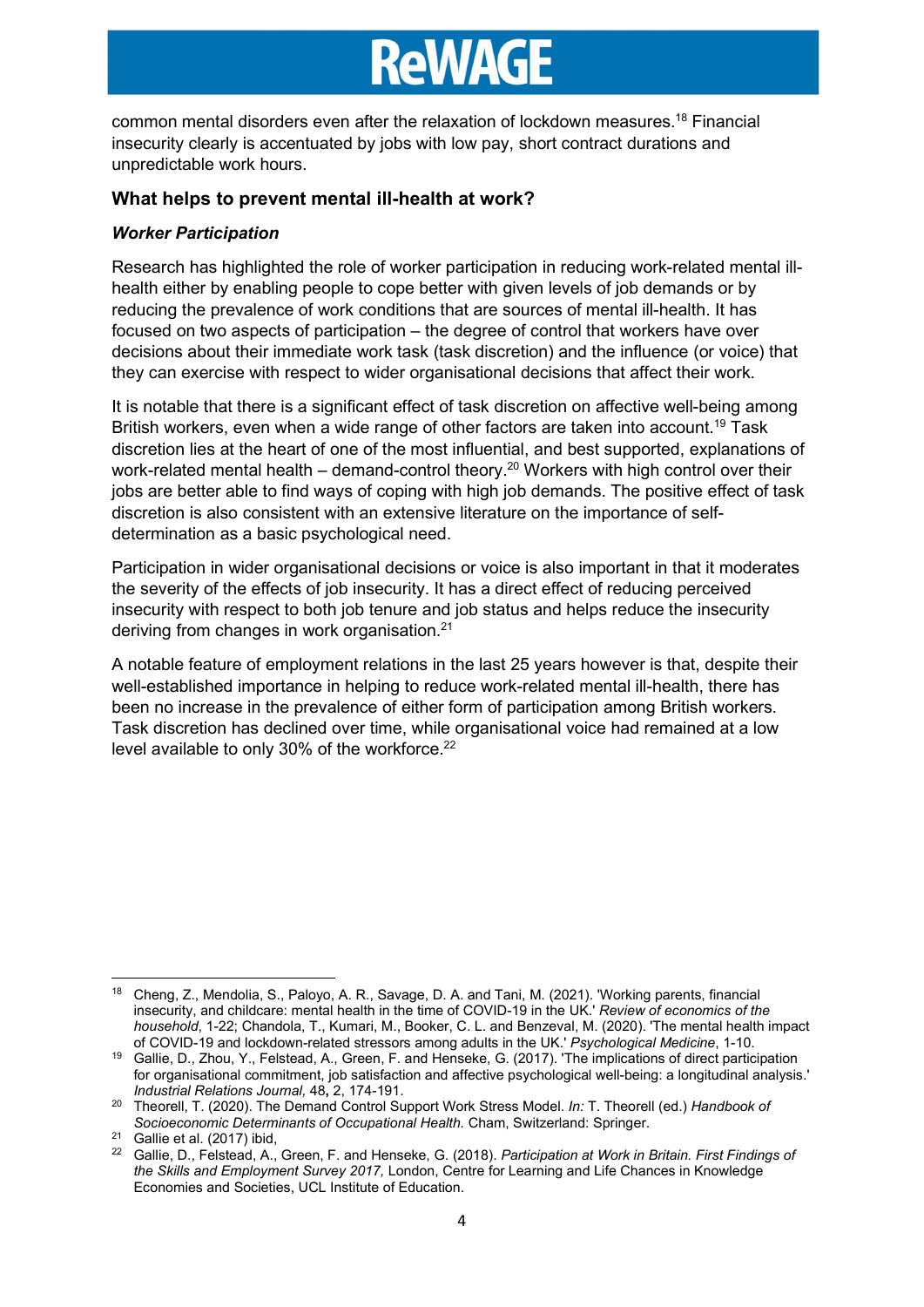#### Skills and Training

In a rapidly changing technological environment, an important source of protection against the risks of both job status and job tenure insecurity, as well as of financial insecurity, is the ability of workers to update and upgrade their skills. More highly skilled workers are less likely to lose their jobs and find it easier to obtain another job if they are made redundant. Improving skills depends on two types of learning opportunity: formal training provided by the employer and the opportunities for informal learning on the job itself.

However, those most at risk – the low skilled – are the least likely to be given opportunities for training. While 37% of workers in professional occupations in the UK participated in training over a three-month period in 2017, only 15.2% in elementary (or low skilled) occupations did so.<sup>23</sup> Moreover, overall trends in training in the UK show a marked decline both in the proportion of workers obtaining job-related training and in the amount of training received by those who are trained (and hence arguably in the quality of training). The investment made by firms on training has fallen in recent years, with firms preferring to address skill shortages with recruitment rather than training. The Covid crisis has accentuated the disadvantage of the lower skilled: training provision has fallen particularly sharply for those less able to work from home - occupations largely concentrated among lower paid workers.<sup>24</sup>

The incidence of training provision increases with the size of the organisation and is more common in the public sector.<sup>25</sup> The existence of channels of organisational voice for workers is associated with both better training opportunities and longer training spells.<sup>26</sup> The design of jobs that allow workers to exercise initiative in work is important in increasing the prevalence and quality of informal learning at work. Participation then indirectly contributes to mental health through its implications for skill development. Importantly, the strongest benefits of both types of participation in improving formal training and informal learning opportunities are for relatively low skilled workers.<sup>27</sup>

#### Improving line management

The emotional and instrumental support given by supervisors when people face problems at work is particularly important for mental health. The quality of supervision also contributes to workers' mental health in indirect ways. It is one of the main factors that affects workers' sense of organisational justice, which is related strongly to mental health.<sup>28</sup> Furthermore,

<sup>&</sup>lt;sup>23</sup> ONS (2019). Characteristics and benefits of training at work, UK: 2017. Office of National Statistics https://www.ons.gov.uk/employmentandlabourmarket/peopleinwork/employmentandemployeetypes/articles/c haracteristicsandbenefitsoftrainingatworkuk/2017

 $24$  Li, J., Valero, A. and Ventura, G. (2020). 'Trends in job-related training and policies for building future skills into the recovery.' Centre for Vocational Research Discussion Paper, 033, 1-31. A more comprehensive ReWAGE report on the decline and inadequacies of training in Britain - 'Upskilling and Reskilling Adult Workers' - is forthcoming.

<sup>&</sup>lt;sup>25</sup> Winterbotham, M., Kik, G., Menys, R., Stroud, S. and Whittaker, S. (2020). Employer Skills Survey 2019: Training and Workforce Development. Department for Education https://assets.publishing.service.gov.uk/government/uploads/system/uploads/attachment\_data/file/936487/ES S 2019 Training and Workforce Development Report Nov20.pdf.

<sup>26</sup> O'Connell, P. J. and Bryne, D. (2012). 'The Determinants and Effects of Training at Work: Bringing the Workplace Back in.' European Sociological Review, 28, 3, 283-300.

<sup>27</sup> Inanc, H., Zhou, Y., Gallie, D., Felstead, A. and Green, F. (2015). 'Direct Participation and Employee Learning at Work.' Work and Occupations, 42, 4, 447-475; Gallie, D. and Zhou, Y. (2020). Employee Involvement, Work Engagement and Skill Development. Dublin, European Foundation for the Improvement of Living and Working Conditions https://www.eurofound.europa.eu/sites/default/files/wpef19061.pdf.

<sup>28</sup> Gallie, D., Felstead, A., Green, F. and Henseke, G. (2021) Inequality at work and employees' perceptions of organisational fairness. Industrial Relations Journal, 52, 6, 550-568.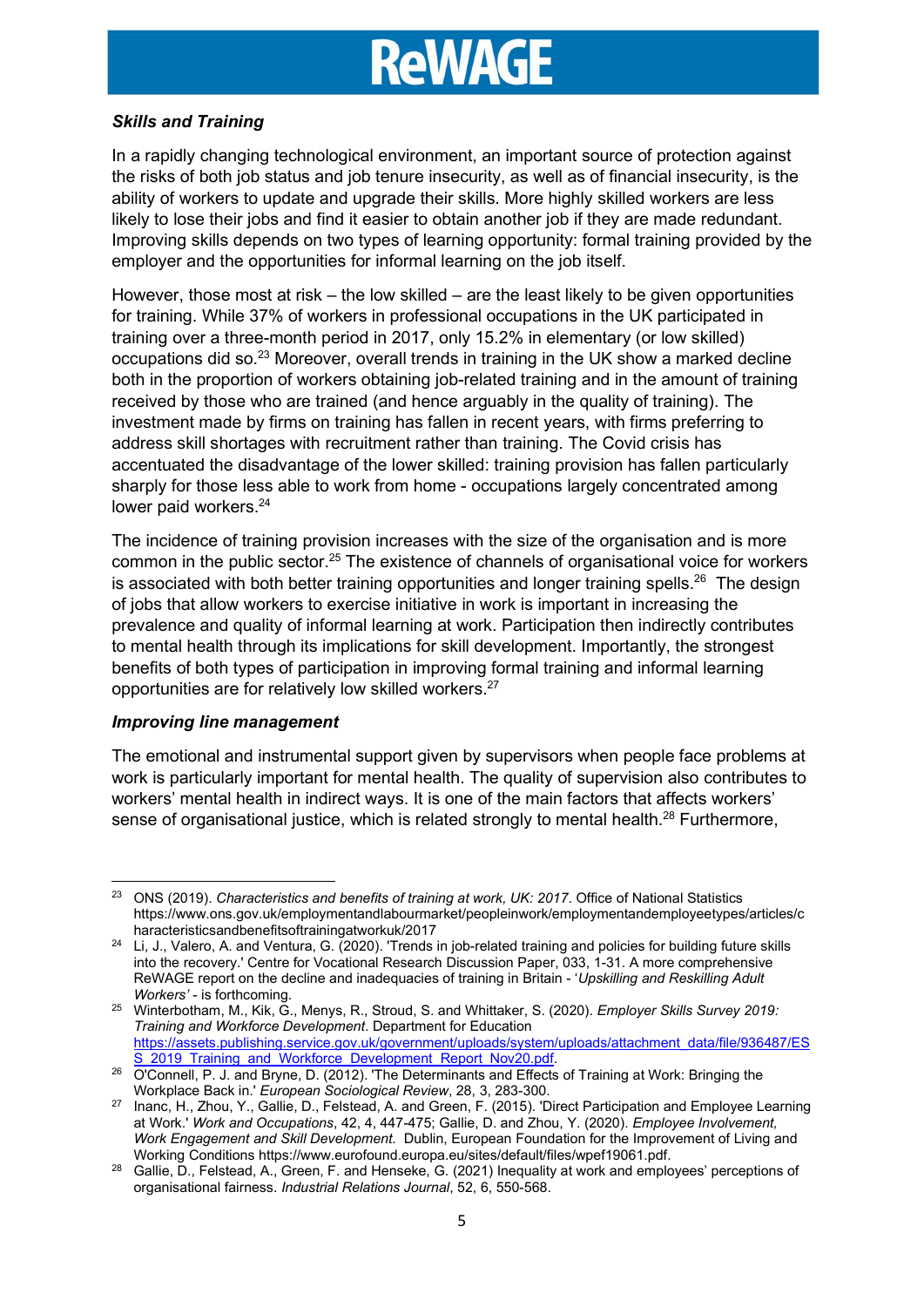supervisors are central to the informal training on the job that can reinforce skill development and reduce feelings of insecurity.

A critical factor is the training given to line management for detecting and supporting those with mental health problems. Despite its demonstrated importance for well-being, only 51% of organisations train managers to support staff with mental ill health, while only 25% of managers feel confident to spot early warning signs of mental ill-health and 31% of feel confident in discussing such issues with their staff.<sup>29</sup>

The quality of line management reflects the prevailing organisational culture that in turn derives from the importance that higher management attaches to worker welfare. A factor strongly associated with the supportiveness of supervisors is the level of participation in the organisation, in part because it provides a channel for enhancing managerial awareness of the job pressures confronting workers.<sup>30</sup>

### Why do we need new policies?

A good deal is known about the key factors that increase the risk of mental ill-health at work – in particular high work intensity, low control at work, unsupportive line management, job insecurity and income insecurity. There is considerable scope for employers to make adjustments to work organisation and work conditions to reduce the prevalence and impact of such factors.<sup>31</sup> But the notable fact is that, with the important exception of government furlough policies to lower job insecurity during the pandemic, there has been little sustained improvement over the last two decades in the prevalence of such risk factors and, in some cases, a marked aggravation of risks.

The advisory approach, embodied in the 'Management Standards' developed by the HSE has proved insufficient to prevent a significant rise in work-related mental ill-health. Although introduced in 2004, by 2020, only 20% of employers were using the HSE's Management Standards.<sup>32</sup> There has also been a sharp reduction in the resources of the main regulatory agency for ensuring adequate work conditions – the labour inspectorate. Between 2011 and 2020, the number of labour inspectors in the UK declined by 34%, the largest reduction in Europe after Romania and far higher than the EU average at 7%.<sup>33</sup> This loss was associated with a 27% reduction in the number of inspections carried out.<sup>34</sup> The limited effectiveness of existing safeguards suggests the need for major new initiatives to raise employer awareness of the issues and stimulate them to take stronger preventative action.

### The way forward - mandatory monitoring and transparency of workplace risks to mental health

The 2017 Stevenson/Farmer Review 'Thriving at Work', commissioned by the UK Government, made a persuasive case for a more strategic approach by employers involving the adoption of 'core standards' that would include the formal adoption of a 'mental health at work plan', the provision of good working conditions and routine monitoring of mental health and well-being.<sup>35</sup> It also recommended that large organisations should introduce 'enhanced

<sup>&</sup>lt;sup>29</sup> Chartered Institute of Personnel and Development (CIPD) (2020). Health and Well-Being at Work, London: CIPD.

 $30$  Gallie, D. and Zhou, Y (2020). Op. cit.<br> $31$  Chartered Institute of Personnal and E

Chartered Institute of Personnel and Development (CIPD) (2022) Managing and Supporting Employees with Long-Term Health Conditions. London: CIPD

<sup>&</sup>lt;sup>32</sup> Chartered Institute of Personnel and Development (CIPD) (2020). Op. cit.

<sup>33</sup> https://www.ilo.org/shinyapps/bulkexplorer56/?lang=en&segment=indicator&id=LAI\_INSP\_SEX\_NB\_A;

<sup>&</sup>lt;sup>34</sup> https://www.ilo.org/shinyapps/bulkexplorer10/?lang=en&segment=indicator&id=LAI\_VIST\_NOC\_NB\_A<br><sup>35</sup> Stevensen, D. and Fermer, B. (2017), Thriving at werk. The Stevensen (Fermer review of mental booth

Stevenson, D. and Farmer, P. (2017). Thriving at work - The Stevenson/ Farmer review of mental health and employers, London, HM Government.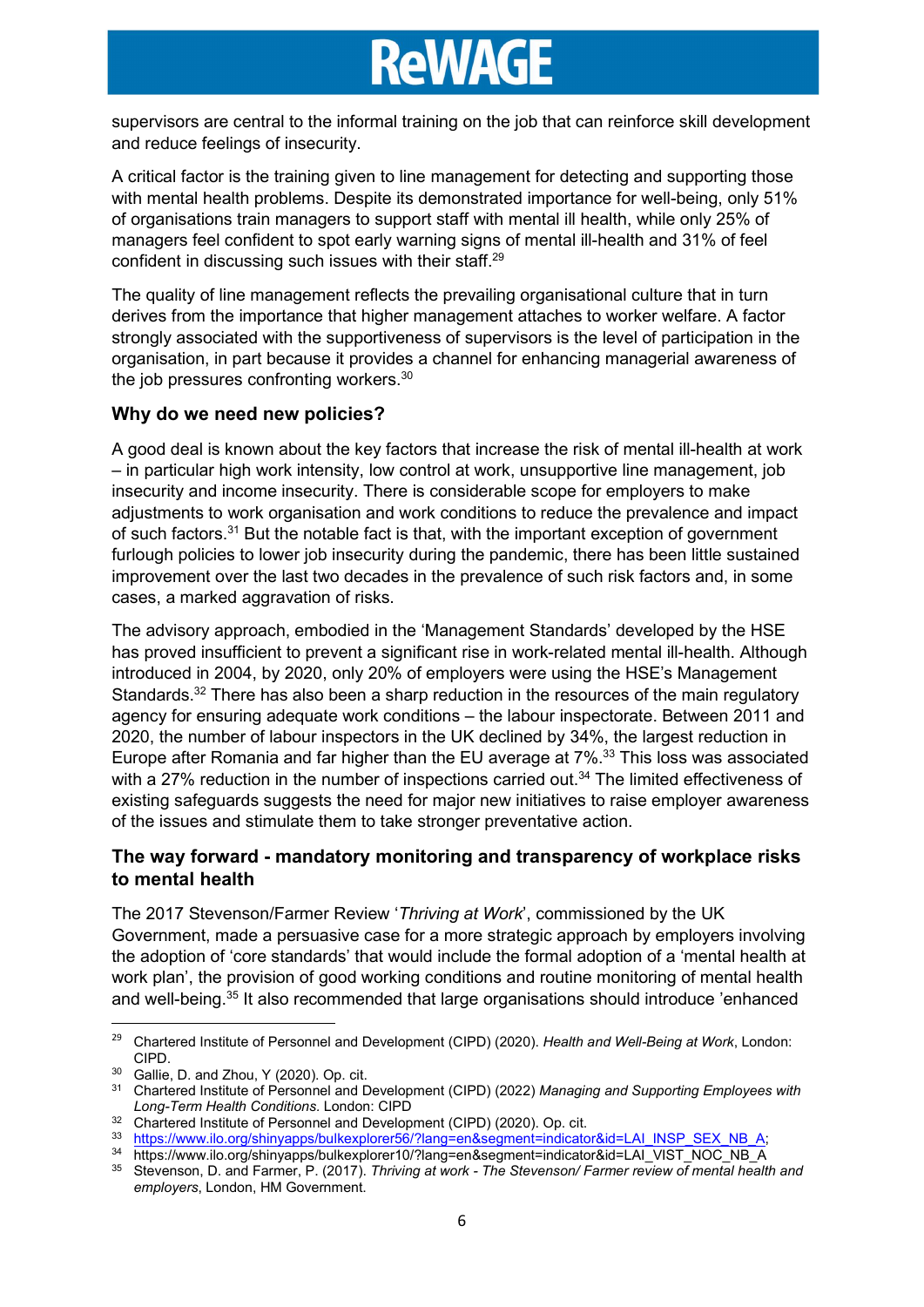standards' involving greater employer transparency through disclosure of information in their annual reports about their initiatives to support their employees' mental health and possibly involving amendment of the Companies Act.

The review helped raise the profile of the issue of workplace mental health, leading to the creation of a business-led Leadership Council to increase employer awareness and the availability of information about support resources through its Mental Health website. There have been a number of new initiatives in the public sector, for instance by National Health England, which included collaboration with Business in the Community (BITC) in the development of toolkits to help guide employers in their actions to provide support for mental health. However, the Chartered Institute for Personnel & Development (CIPD) found that in 2020 still only a minority (44%) of employers in its surveys of predominantly large and medium-sized organisations had a strategic approach to employee well-being and that there had been only a very small increase in the proportion between 2018 and 2020.<sup>36</sup> Further, analysis of the 2021 annual reports of companies in the FTSE100 suggest that only 13% discuss mental health problems.<sup>37</sup>

In the light of the failure of purely advisory approaches, our main recommendation is that employers should be required to introduce greater transparency about trends with respect to work-related risk factors for mental health by publishing relevant indicators in their annual company reports.<sup>38</sup> These indicators should include representative evidence from their employees on key aspects of their work conditions known to affect mental health and allow comparability with wider national data sets, making it possible to assess both trends over time within the organisation and the relative position of the organisation in relation to national and industry norms.<sup>39</sup> Data should be collected for all employees, including those on parttime or temporary contracts. Given evidence of the significant differences in job quality nationally between occupations and between the jobs held by men and women, results should be presented for comparability not only overall, but also by major occupational groups (using the ONS Standard Occupational Classification) and by sex and contract status.<sup>40</sup> The design, collection and interpretation of the data should be carried out with the involvement of workforce representatives.

The introduction of these new monitoring and reporting requirements should be phased. The public sector has been seen traditionally as a central driver of progressive human resource policies and it scale makes it well placed to implement them. Most large companies of 250+ employees also will have the experience and administrative capacity to introduce the measures. Smaller private companies may need time to acquire the knowledge and skills to collect and present the data needed and to ensure that they have adequate dialogue structures for the involvement of workforce representatives. Our proposal is that the new mandatory monitoring and reporting requirements should be introduced initially in the public sector and in large companies with 250+ employees, with a schedule for phased extension

<sup>36</sup> CIPD (2020) Op.cit.

<sup>&</sup>lt;sup>37</sup> Chartered Institute of Personnel and Development (CIPD) (2022). How do companies report on their 'most important asset'? An analysis of workforce reporting in the FTSE100 and recommendations for action. London: CIPD.

<sup>&</sup>lt;sup>38</sup> The broad case for the need for corporate reforms that include the use of metrics to strengthen companies' performance with respect to their wider social responsibilities can be found in the British Academy report: British Academy (2021). Policy and Practice for Purposeful Business. The final report of the Future of the Corporation programme, London: British Academy. It drew on extensive consultation with more than a hundred stakeholders across the corporate, government, regulatory, civil society and investor sectors.

<sup>&</sup>lt;sup>39</sup> Examples of relevant national data sets are the Skills and Employment Surveys Series Dataset, and the UK Working Lives Surveys.

<sup>40.</sup> On job quality differences, see OECD (2017) Guidelines on Measuring the Quality of the Working Environment, Paris, OECD Publishing.